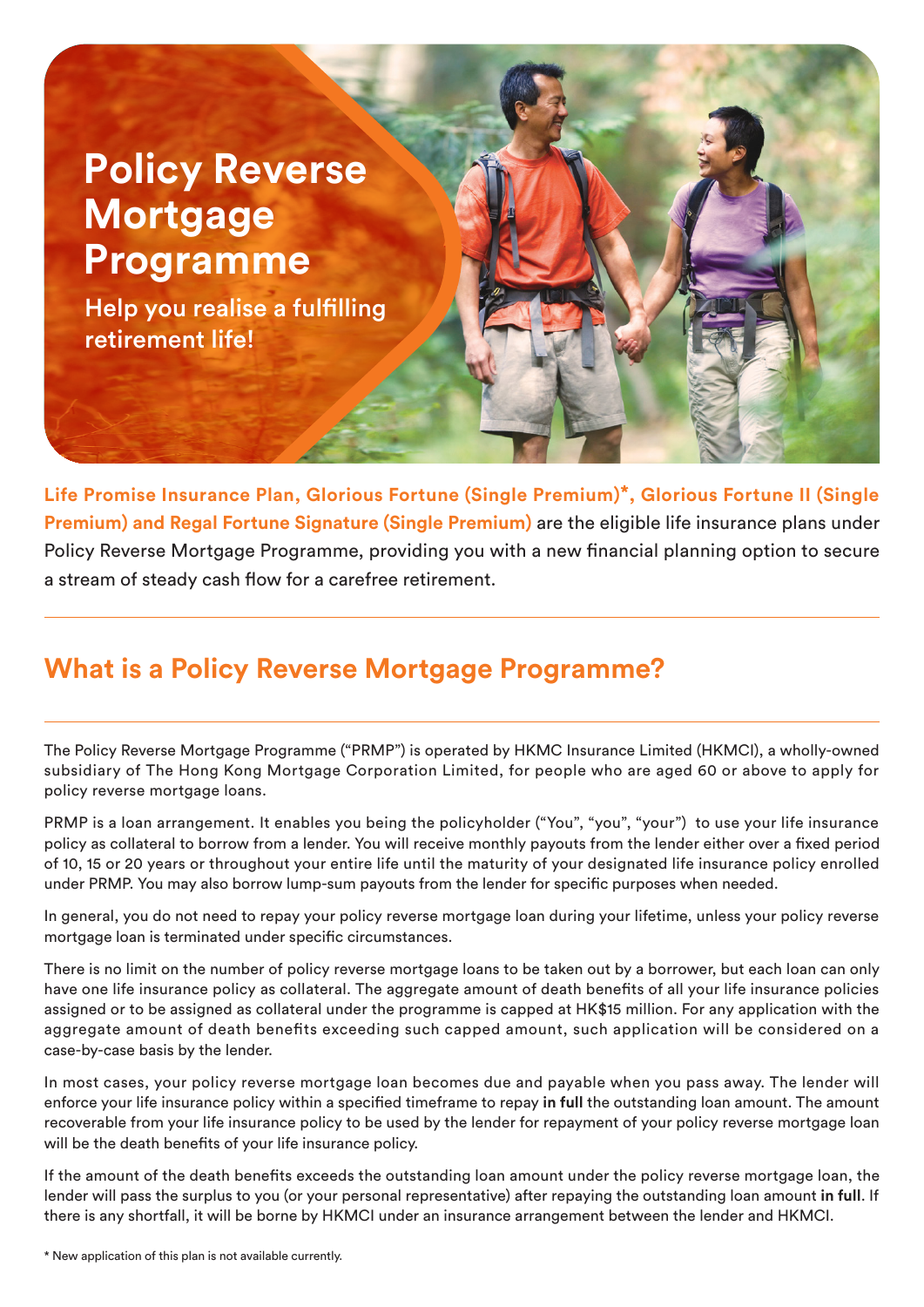### **Who is eligible for a policy reverse mortgage loan?**

#### **In general, you must:**

- be aged 60 or above and a holder of a valid Hong Kong Identity Card; and
- not be an undischarged bankrupt or otherwise subject to bankruptcy petition or individual voluntary arrangement (except if the indebtedness under the relevant individual voluntary arrangement is to be repaid in full at closing by way of lump-sum payout)

**In general, your life insurance policy must:**

- be taken out by you as both the policyholder and the insured
- be issued by an authorized insurer in Hong Kong
- be denominated in Hong Kong Dollars or United States Dollars
- not be subject to any restrictions or deductions on the payment of death benefit by the insurance company
- not be associated with any investment features (such as Investment-Linked Assurance Scheme regulated by the Securities and Futures Commission of Hong Kong)
- have the premium fully paid up
- be assignable and not contain any restriction on change of beneficiary

Furthermore, it is necessary that the beneficiary of your life insurance policy be yourself or your estate#. You are required to arrange with your insurance company to change the beneficiary as necessary.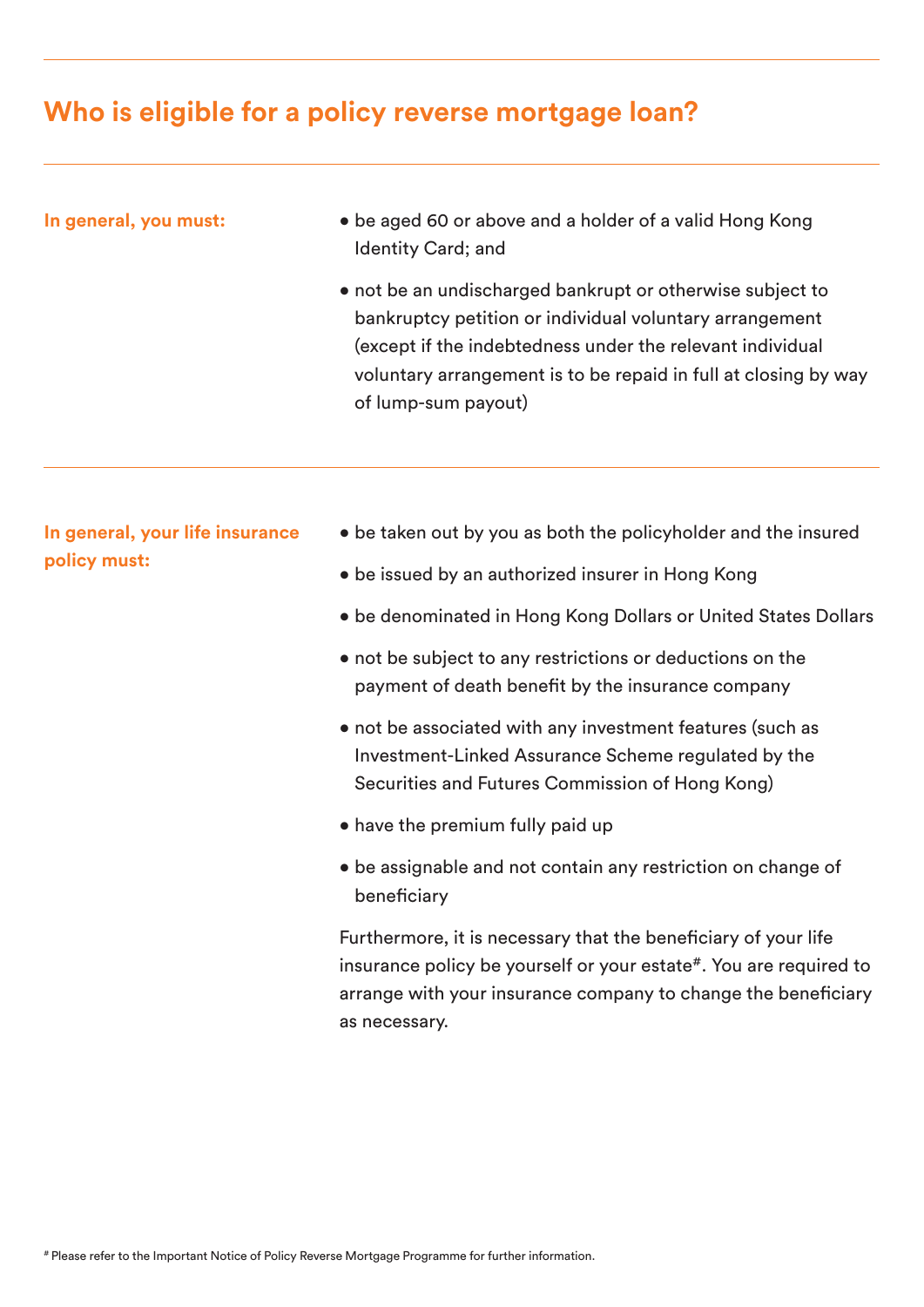## **Key features and benefits of a PRMP**



#### **Flexible payment term**

You can choose to receive monthly payouts for either a fixed period of 10, 15 or 20 years or throughout your entire life (until the maturity of your life insurance policy). You have the flexibility, at any time during your payment term, to apply to switch to another payment term<sup>^</sup>.



#### **Lump-sum payout**

You may apply to borrow lump-sum payouts at the time of policy reverse mortgage loan application and/or at any time during the payment term you choose for the following purposes\*:

- full repayment of your outstanding policy reverse mortgage loan or an outstanding policy loan on your life insurance policy (only applicable at the time of policy reverse mortgage loan application)
- settlement of unpaid premium of your life insurance policy (applicable only at the time of initial loan application)
- repayment of the borrower's personal loans (including revolving credit facilities or credit card balances), which are originated by an authorized institution carrying on banking business under the Banking Ordinance, an authorized insurer carrying on insurance business under the Insurance Ordinance or a licensed money lender under the Money Lenders Ordinance<sup>+</sup>
- payment for home improvement, repairs and maintenance of your property in Hong Kong
- payment for medical expenses (treatment outside Hong Kong is acceptable)
- payment for the fees payable to the relevant solicitors and medical practitioners in connection with the enduring power of attorney or fees in connection with the application for a court order under Part II of the Mental Health Ordinance
- purchase of interment right in columbarium and cemetery, as well as expenses for funeral services

You can contact the participating institution to find out the maximum amount of lump-sum payout that you can borrow, from time to time, under your policy reverse mortgage loan. The maximum amount of lump-sum payout is determined at the time of initial loan application and such amount decreases over the payment term.

The maximum lump-sum payout amount is 90% of the actuarial value of the policy reverse mortgage loan while the minimum lump-sum payout amount is the higher of HK\$100,000 or 15% of the maximum lump-sum payout amount.

If you withdraw a larger lump-sum payout amount, there will be correspondingly a lower monthly payout amount. If you withdraw the maximum amount of lump-sum payout, you will not receive any monthly payouts thereafter.



#### **Two options of mortgage plans**

You may choose a floating-rate or fixed-rate mortgage plan. In general, a fixed-rate mortgage plan offers higher payout amounts than a floating-rate mortgage plan.

#### **No repayment during your lifetime**

You do not need to repay the outstanding loan amount during your lifetime, unless the policy reverse mortgage loan is terminated under specific circumstances.



#### **No penalty for early full repayment**

You may fully repay the outstanding loan amount and redeem your life insurance policy at any time without penalty. However, you may not repay only a part of the outstanding loan amount.



#### **Six-month cooling-off period**

If you terminate your policy reverse mortgage loan for whatever reason, provided that you notify the lender within the first six months and repay in full the outstanding loan amount on the proposed repayment date, you will be given a **full** refund and waiver of all mortgage insurance premiums. However, you still need to bear any accrued interest and financed fees in the outstanding loan amount.

- ^ A handling fee of HK\$1,000 will be charged for each successful application for change of payment term. Such handling fees will be debited to the outstanding loan amount.
- Supporting documents are required for each lump-sum payout application. Other purposes not listed above may be considered on a case-by-case basis.
- + Relevant loans must be made at least 12 months before the application date of lump-sum payout. However, this requirement is not applicable to revolving credit facilities or credit card balances.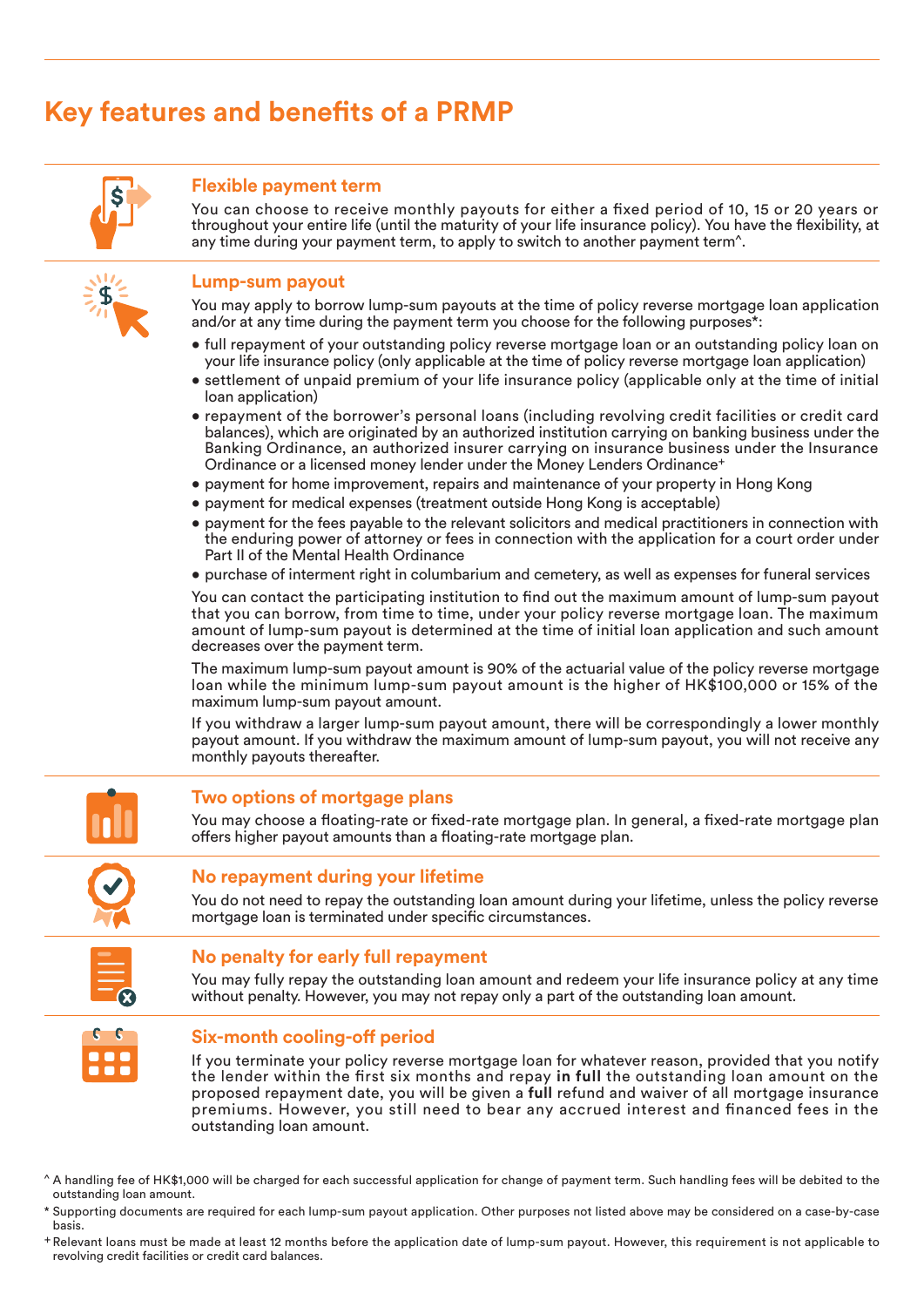### **Monthly payout amount**

The monthly payout amount of your policy reverse mortgage loan is solely determined by the HKMCI on a case-by-case basis, with reference to a number of factors including your age, gender, payment term and the death benefits of your life insurance policy at the time of loan application. In general, the higher is the death benefits of your life insurance policy, the higher will be the monthly payout amount. The older you are at the time of loan application and the shorter is the payment term, the higher will be the amount of the monthly payout. You may choose to use an amount lower than the death benefits of your life insurance policy (i.e. specified policy value) for the payout calculation.

The mortgage plan you choose will also affect the amount of monthly payout. In general, the payout amounts offered under a fixed-rate mortgage plan are higher than those under a floating-rate mortgage plan.

In general, the monthly payout amount will remain constant or increase over the payment term, depending on the annual review of the death benefits of your life insurance policy.

### **Example of monthly payout amount (HK\$)**

| Age of borrower                         | 65            |    |
|-----------------------------------------|---------------|----|
| <b>Gender of borrower</b>               | Male          | пг |
| Death benefits of life insurance policy | HK\$2 million |    |

#### **Monthly payouts\***

| <b>Payment term</b>                             | 10 years | 15 years | 20 years | Life    |
|-------------------------------------------------|----------|----------|----------|---------|
| <b>Floating-rate mortgage plan</b> <sup>2</sup> | \$4,393  | \$3,441  | \$3,036  | \$2,793 |
| Fixed-rate mortgage plan <sup>+</sup>           | \$5,194  | \$3,998  | \$3,480  | \$3,157 |

\* The above monthly payout amounts are based on a specific life insurance policy of a well- known insurance company and are for illustration purpose only. The actual monthly payout amount for individual life insurance policies may vary.

^ The above monthly payout under the floating-rate mortgage plan is calculated at the interest rate as at 30 June 2021 (i.e., the Hong Kong Prime Rate minus 2.5% p.a.), and is for reference only. The floating interest rate and the Hong Kong Prime Rate will be determined by the HKMCI and the HKMC from time to time respectively.

+ The above monthly payout under the fixed-rate mortgage plan is calculated at the interest rate of 4% p.a. for the first 25 years and the Hong Kong Prime Rate minus 2.5% p.a. thereafter, and is for reference only. The fixed interest rate and the Hong Kong Prime Rate will be determined by the HKMCI and the HKMC from time to time respectively.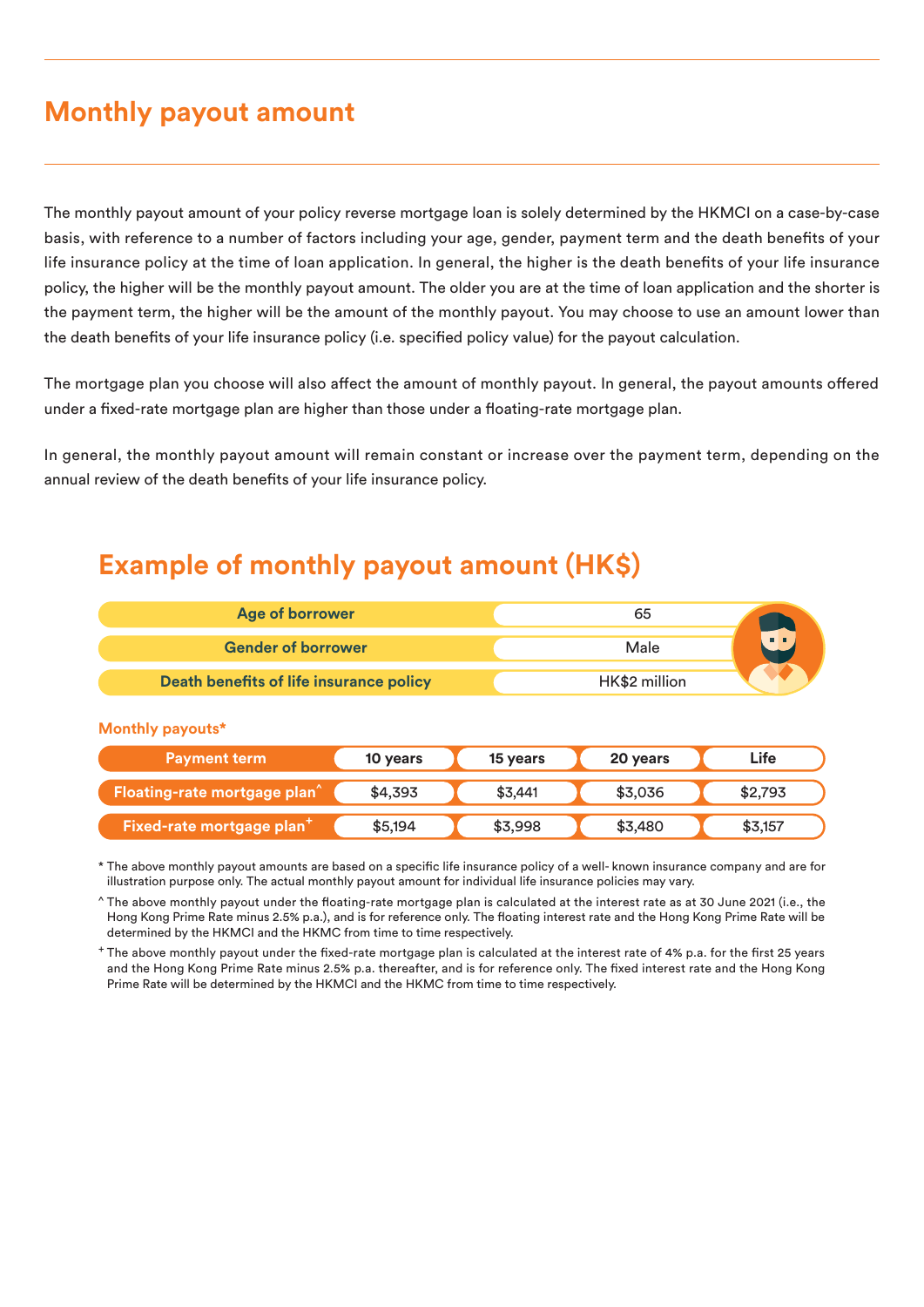### **Costs**

| <b>Interest</b>                      | to be charged on the outstanding loan amount (including<br>interest) on a compound basis. Please refer to the Indicative<br>Loan Schedules to see how interest builds up over time.                                                                                                                              |  |
|--------------------------------------|------------------------------------------------------------------------------------------------------------------------------------------------------------------------------------------------------------------------------------------------------------------------------------------------------------------|--|
| <b>Mortgage insurance</b><br>premium | to be debited to the outstanding loan amount.                                                                                                                                                                                                                                                                    |  |
|                                      | (i) Upfront Mortgage Insurance Premium is 1% of the specified policy value,<br>payable by 5 annual instalments on the 1st, 13th, 25th, 37th and 49th<br>monthly payout dates respectively. Each annual instalment is calculated at<br>0.2% of the specified policy value under the policy reverse mortgage loan. |  |
|                                      | (ii) Monthly Mortgage Insurance Premium is payable on a monthly basis at<br>the annual rate of 1% of the outstanding loan amount.                                                                                                                                                                                |  |
|                                      | Please refer to the Indicative Loan Schedules to get an idea of the amount of<br>mortgage insurance premium.                                                                                                                                                                                                     |  |
| <b>Handling fees</b>                 | HK\$1,000 will be charged for each successful application for<br>change of payment term or request for a lump-sum payout, after<br>a policy reverse mortgage loan has been granted. Such handling<br>fees will be debited to the outstanding loan amount.                                                        |  |
| <b>Other fees</b>                    | to be paid to the insurance company of the life insurance policy in<br>connection with the assignment of the life insurance policy (if any).                                                                                                                                                                     |  |

Source: Hong Kong Mortgage Corporation Limited Policy Reverse Mortgage Information Pack (July 2021 version)

#### Notes:

PRMP is operated by the HKMCI. Customers must meet all the eligibility requirements set out by the HKMCI before applying for a policy reverse mortgage loan under the PRMP. All mortgages under the PRMP are subject to relevant terms and conditions. Please contact HKMCI for details.

#### HKMC Retire 3 Hotline: 2536 0833 Website: www.hkmc.com.hk

This leaflet is for reference and intended to be distributed in Hong Kong only, and shall not be construed as an offer or solicitation to buy or provision of any products of FWD products. FWD endeavoured to ensure the information is accurate but FWD does not make any express or implied representations or warranties as to the timeliness or of the statements, information, data and content contained in this leaflet. For the details of product features, key risk disclosure and the full list of exclusions of the product, terms and condition, please refer to the related product brochure and policy provision.